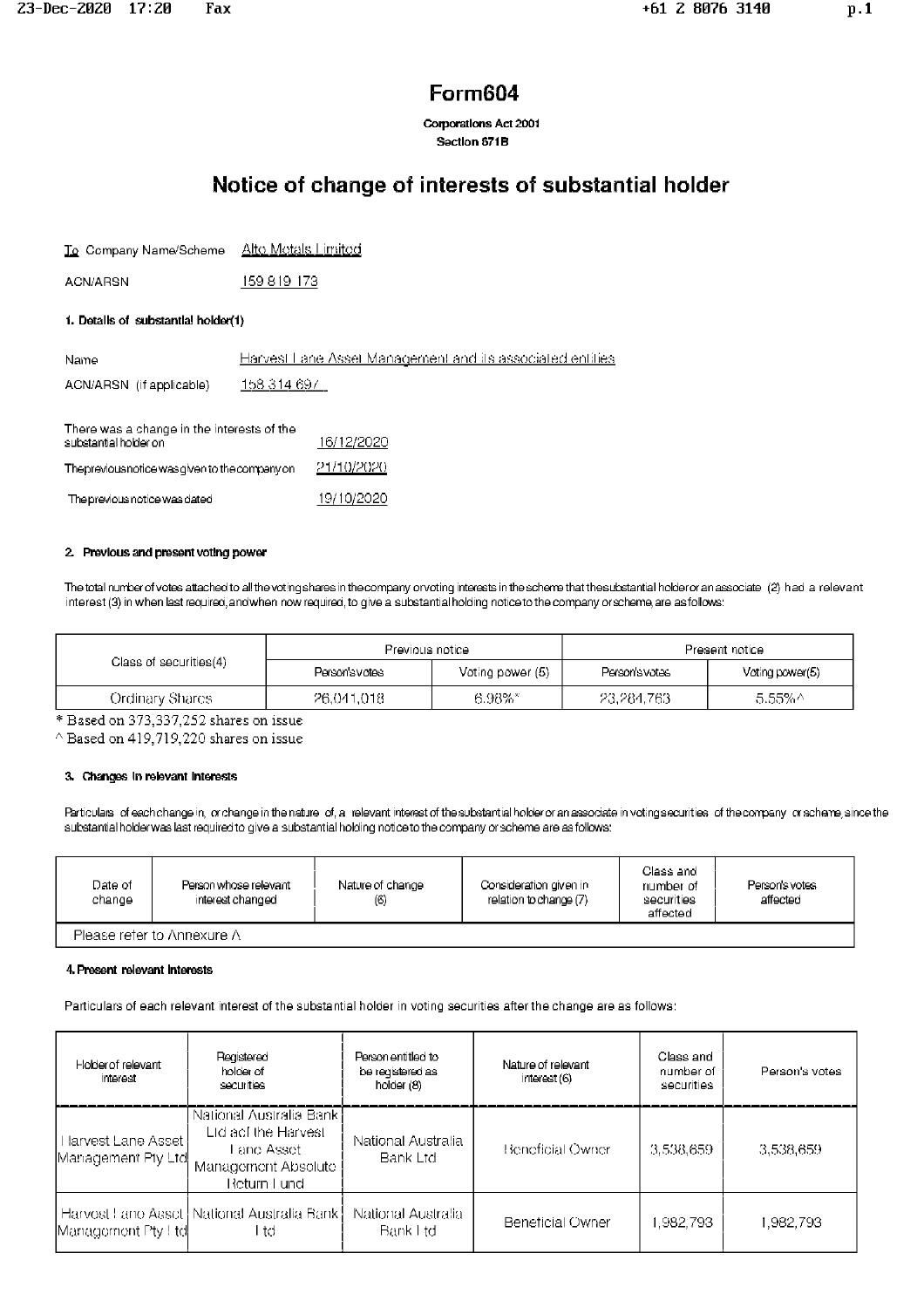| Management Pty Ltd                        | Harvest Lane Asset   National Australia Bank  <br>l td                                            | National Australia<br>Bank I td. | Beneticial Owner                                                                                                                                                                                                                | 12,257,793 | 12,257,793 |
|-------------------------------------------|---------------------------------------------------------------------------------------------------|----------------------------------|---------------------------------------------------------------------------------------------------------------------------------------------------------------------------------------------------------------------------------|------------|------------|
| 31 May Ply Hd                             | 31 May Ply Hd                                                                                     | 31 May Ply Ltd.                  | Relevant interest under:<br>$ {\rm sections}$ 608(1)(b) and (c) $ $<br>of the Corporations Act by<br>having power to control.<br>the exercise of voting or<br>disposal of shares as<br>investment manader for<br>31 May Ply Ltd | 219,656.   | -219,656   |
| 789 Pty Ltd                               | 789 Pty Ltd                                                                                       | 789 Pty Ltd                      | Relevant interest under<br> sections 608(1)(b) and (c) <br>of the Corporations Act by<br>having power to control<br>the exercise of voting or<br>disposal of shares as<br>investment manager for<br>789 Pty Ltd                 | 775,744    | 775,744    |
| larvest Lane Asset<br> Management Pty Ltd | National Australia Banki<br>Lid aci the Harvest<br>Lane Asset<br>Management Absolute<br>Plus Fund | National Australia<br>Bank Ltd   | Beneficial Owner                                                                                                                                                                                                                | 4,510,118  | 4,510,118  |

#### 5. Changes in association

The persons who have become associates (2) of, ceased to be associates of, or have changed the nature of their association (9) with, the substantial holder in relation to voting interests in the company or scheme are as follows:

| Name and ACN/ARSN (if applicable)                                                                    | Nature of association                                                                                                                                                      |
|------------------------------------------------------------------------------------------------------|----------------------------------------------------------------------------------------------------------------------------------------------------------------------------|
| - Harvest Lane Asset Management Pty-Ltd<br>(ACN 158 314 697) and 789 Pty Ltd (ACN )<br>123 532 187). | Harvest Fane Asset Management Pty Ftd and 789 Pty Ftd are associates because Harvest Fane<br>Asset Management Pty Ltd and 789 Pty Ltd are controlled by the same entities. |

## 6. Addresses

The addresses of persons named in this form are as follows:

| Name                                                                                                                                                                                                                                                               | ddress                                                      |
|--------------------------------------------------------------------------------------------------------------------------------------------------------------------------------------------------------------------------------------------------------------------|-------------------------------------------------------------|
| Mr.<br>uke.<br>- Cummmus -<br>$\blacksquare$ . The contract of the contract of the contract of the contract of the contract of the contract of the contract of the contract of the contract of the contract of the contract of the contract of the contract of the | 2001<br>1449<br>arc<br>N'SW<br>-Svanevi<br>Box<br>Australia |

# Signature

print name

Luke Cummings

capacity

Director

sign here

(H (Lavange

date

21/12/2020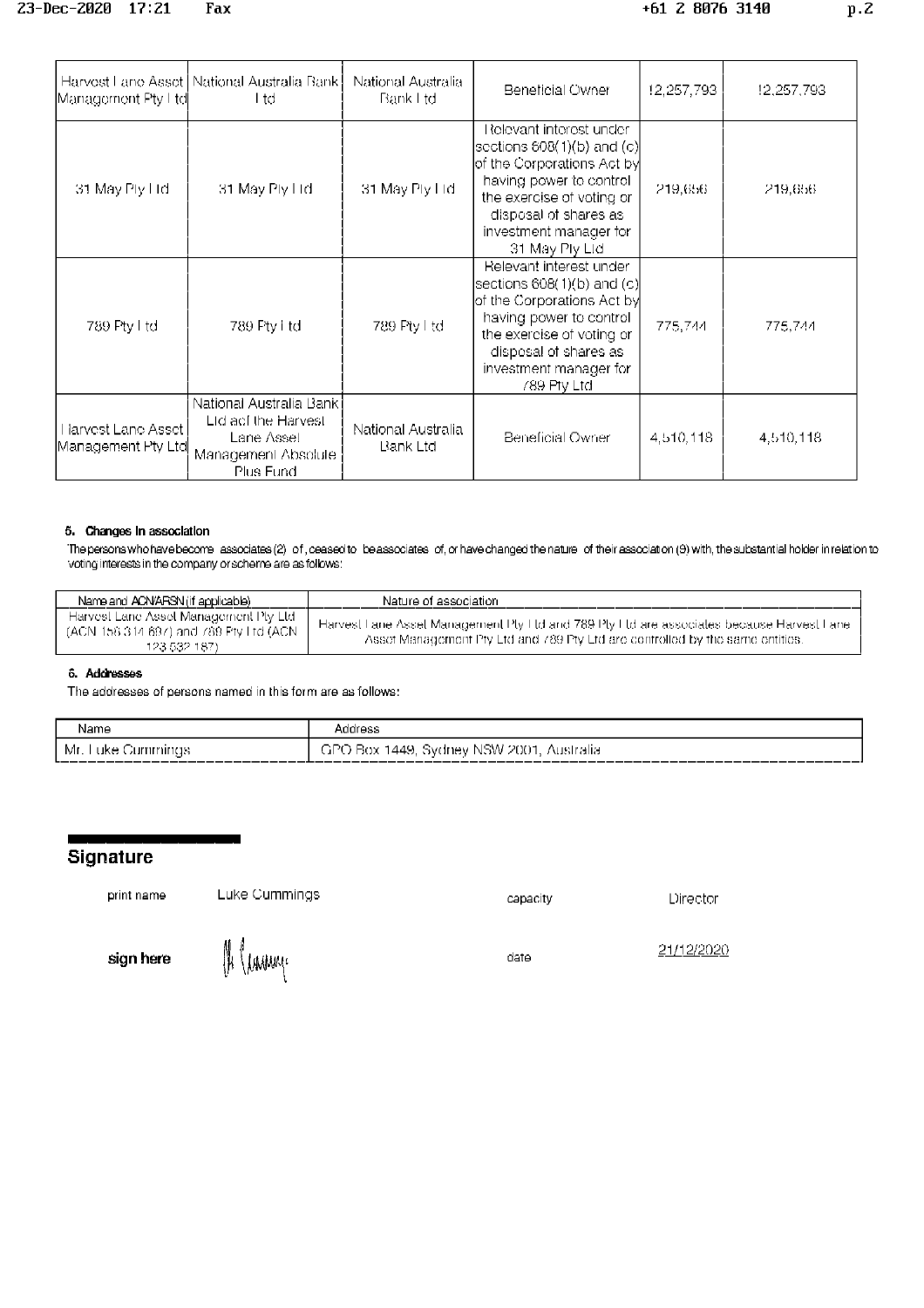# ANNEXURE

| Date of change              | Person whose relevant<br>interest changed  | lNature of<br>change (6)                               | Consideration given in<br>relation to change (7) | Class and number<br>of securities<br>affected | Person's votes<br>affected |
|-----------------------------|--------------------------------------------|--------------------------------------------------------|--------------------------------------------------|-----------------------------------------------|----------------------------|
| 30/10/2020 -<br>16/12/2020  | Harvest Lane Asset<br>Management Pty Ltd   | Dilution through<br>issuance of I<br>46,381,968 shares | NΙA                                              | NΙA                                           | N/A                        |
| 30/10/2020 --<br>15/12/2020 | Harvest Lane Asset I<br>Management Pty Ltd | BUY                                                    | \$0.088 \$0.125                                  | 1,300,000                                     | 1,300,000                  |
| -20/10/2020-<br>11/11/2020  | Harvest Lane Asset<br>Management Pty Ltd   | SELL                                                   | $$0.10 - $0.135$                                 | 4.056.255                                     | 4.056.255                  |